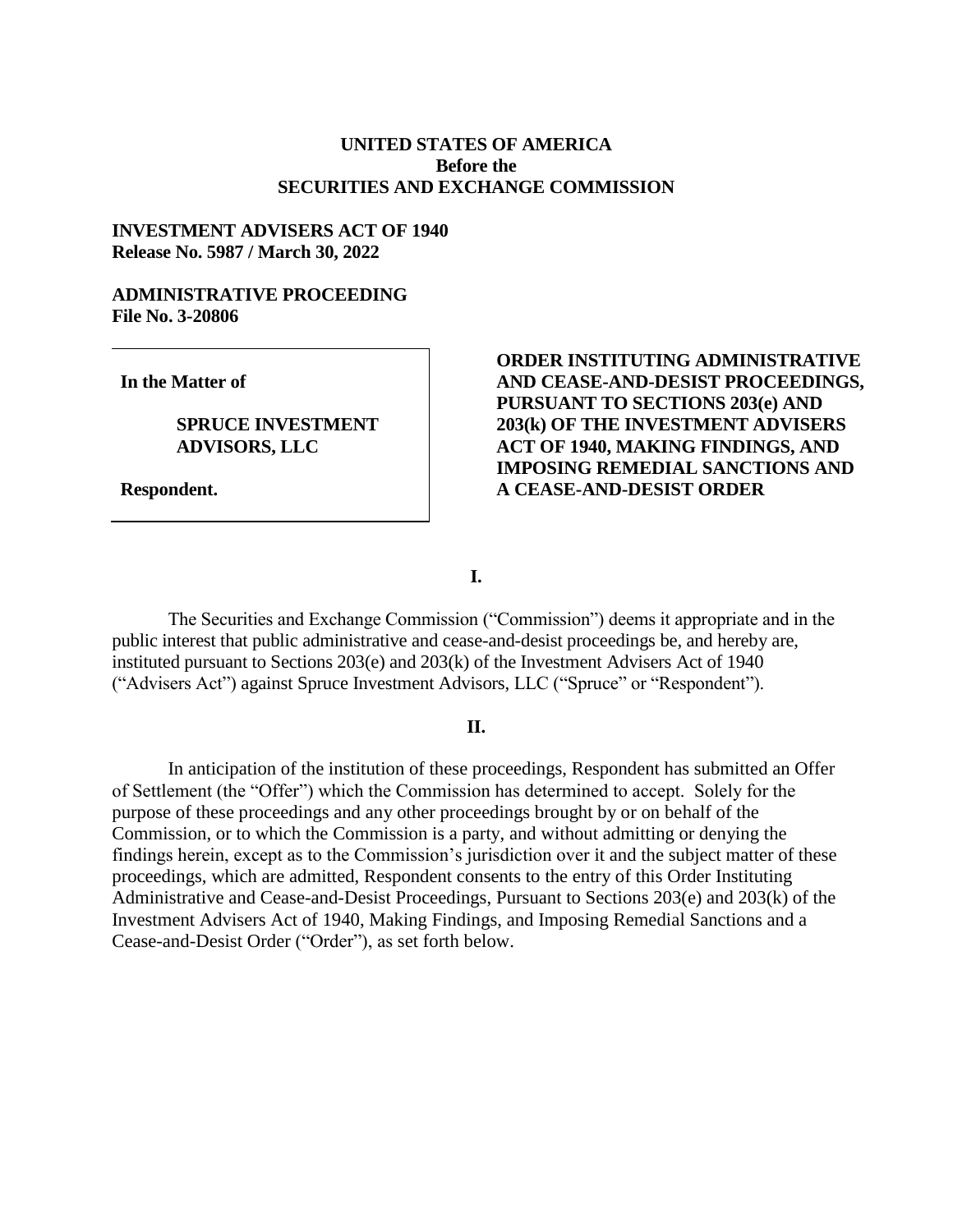## **III.**

On the basis of this Order and Respondent's Offer, the Commission finds<sup>1</sup> that

# **Summary**

1. Beginning with fiscal year end 2014, Spruce, a registered investment adviser, failed to timely distribute annual audited financial statements prepared in accordance with Generally Accepted Accounting Principles ("GAAP") to the investors in certain private funds that it advised. Spruce also failed to timely distribute annual audited financial statements prepared in accordance with GAAP to the investors in certain funds of funds that it advised in each fiscal year 2018 through 2020. These failures resulted in violations of Section 206(4) of the Advisers Act and Rule 206(4)-2 thereunder, commonly referred to as the "custody rule."

2. Spruce also failed to adopt and implement written policies and procedures reasonably designed to prevent violations of the Advisers Act and the rules thereunder, a violation of Section 206(4) of the Advisers Act and Rule 206(4)-7 thereunder.

# **Respondent**

3. **Spruce Investment Advisors, LLC**, formed in 2001, is a Delaware limited liability company with its principal place of business in Stamford, Connecticut. Spruce has been registered as an investment adviser with the Commission since March 2003. As of March 31, 2021, Spruce had approximately \$182 million in regulatory assets under management, composed of approximately \$172 million in private funds and approximately \$10 million in separate accounts.

# **Other Relevant Entities**

4. Spruce has been the investment adviser to approximately 100 private equity funds formed as limited liability companies that each have "AEI" in the fund name (the "**AEI Funds**"). Spruce became the investment adviser to the AEI Funds in 2014, when it formed Spruce Direct Investment Fund I ("SDIF") and raised funds from SDIF investors for SDIF to acquire the managing membership interests in the AEI Funds.

5. **Spruce Direct Investment Fund I** is a private fund, formed as a Delaware limited partnership, that serves as managing member of the AEI Funds. SDIF operates as a fund of funds. At all relevant times, an affiliate under common control with Spruce was the general partner of SDIF. Spruce is the investment adviser to SDIF.

6. **Spruce Private Investments Fund II LP** ("SPIF II") is a private fund, formed as a Delaware limited partnership, that, among other things, has invested in SDIF. Like SDIF, SPIF II

 $\overline{a}$ 

<sup>&</sup>lt;sup>1</sup> The findings herein are made pursuant to Respondent's Offer of Settlement and are not binding on any other person or entity in this or any other proceeding.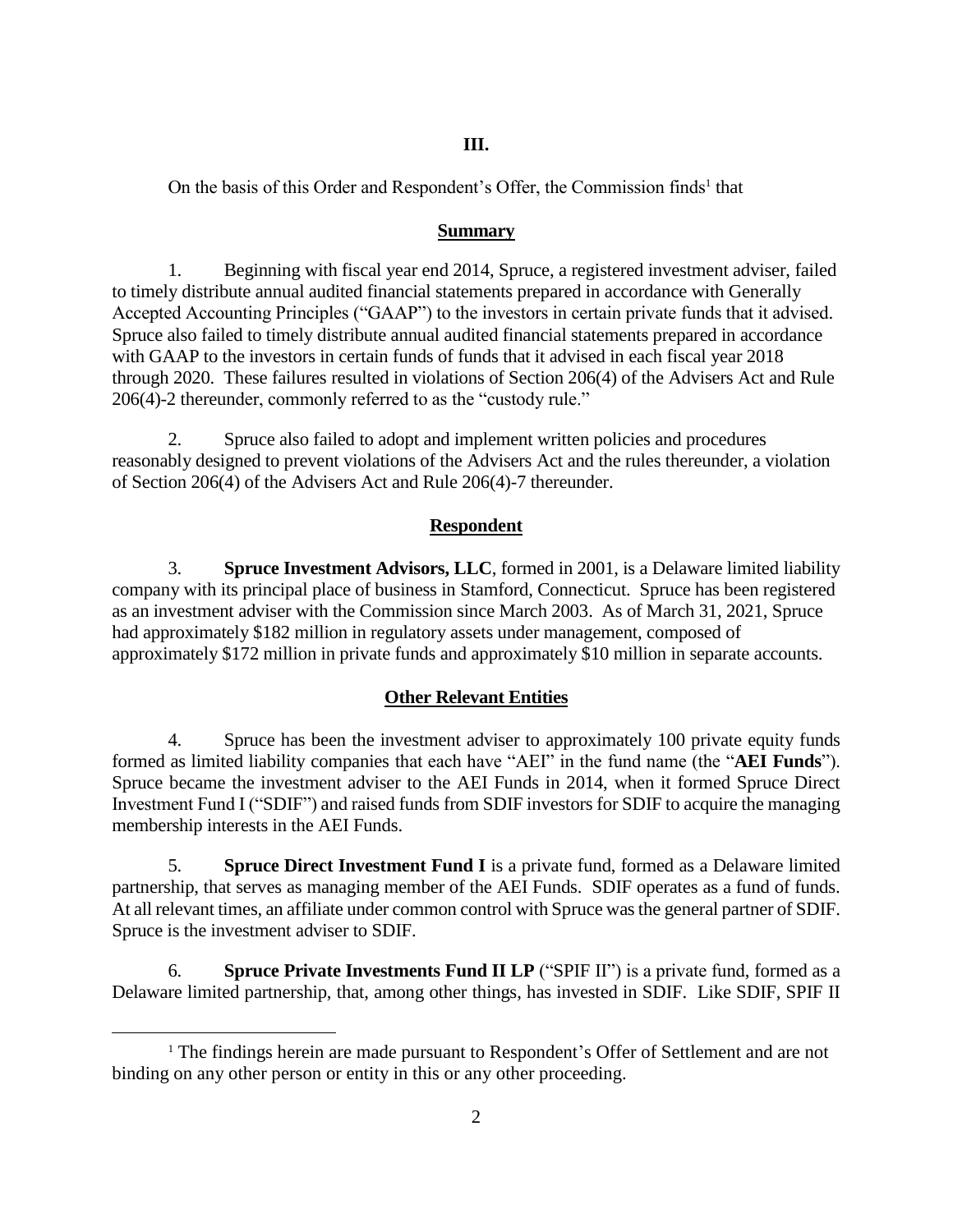operates as a fund of funds. At all relevant times, an affiliate under common control with Spruce was the general partner of SPIF II. Spruce is the investment adviser to SPIF II. SPIF II, together with the AEI Funds and SDIF, are referred to herein collectively as "the Funds."

### **Spruce Failed for Numerous Years to Distribute Required Audited Financial Statements**

7. The custody rule requires that registered investment advisers who have custody of client funds or securities implement an enumerated set of requirements to prevent loss, misuse, or misappropriation of those assets.

8. An investment adviser has custody of client assets if it holds, directly or indirectly, client funds or securities, or if it has the ability to obtain possession of those assets. *See* Rule 206(4)-2(d)(2). A related person of Spruce has served as the managing member or general partner of each Fund at all relevant times, and has had the authority to make decisions for, and act on behalf of, the Funds. Spruce is therefore deemed to have custody of Fund assets as defined in Advisers Act Rule 206(4)-2.

9. An investment adviser with custody of client assets must, among other things: (i) ensure that a qualified custodian maintains the client assets; (ii) notify the client in writing of accounts opened by the adviser at a qualified custodian on the client's behalf; (iii) have a reasonable basis for believing that the qualified custodian sends account statements at least quarterly to clients, except if the client is a limited partnership or limited liability company for which the adviser or a related person is a general partner or managing member, the account statements must be sent to each limited partner or member; and (iv) ensure that client funds and securities are verified by actual examination each year by an independent public accountant at a time chosen by the accountant without prior notice or announcement to the adviser. *See* Rule  $206(4)-2(a)(1) - (5)$ .

10. The custody rule provides an alternative to complying with the requirements of Rule 206(4)-2(a)(2), (3) and (4) for investment advisers to limited partnerships or other types of pooled investment vehicles, such as the Funds. The custody rule provides that an investment adviser "shall be deemed to have complied with" the independent verification requirement and is not required to satisfy the notification and accounts statements delivery requirements with respect to a fund if the fund is subject to audit at least annually and "distributes [the fund's] audited financial statements prepared in accordance with generally accepted accounting principles to all limited partners (or members or other beneficial owners) . . . within 120 days of the end of [the fund's] fiscal year" ("Audited Financials Alternative"). *See* Rule 206(4)-2(b)(4)(i). Advisers to funds operating as a fund of funds, like SDIF and SPIF II, may generally comply with the Audited Financial Alternative by distributing audited financials to investors within 180 days of the end of the fund of funds' fiscal year. The accountant performing the audit must be an independent public accountant that is registered with, and subject to regular inspection by, the Public Company Accounting Oversight Board ("PCAOB"). *See* Rule 206(4)-2(b)(4)(ii). An investment adviser to a pooled investment vehicle that fails to meet the requirements of the Audited Financials Alternative to timely distribute audited financial statements prepared in accordance with GAAP would need to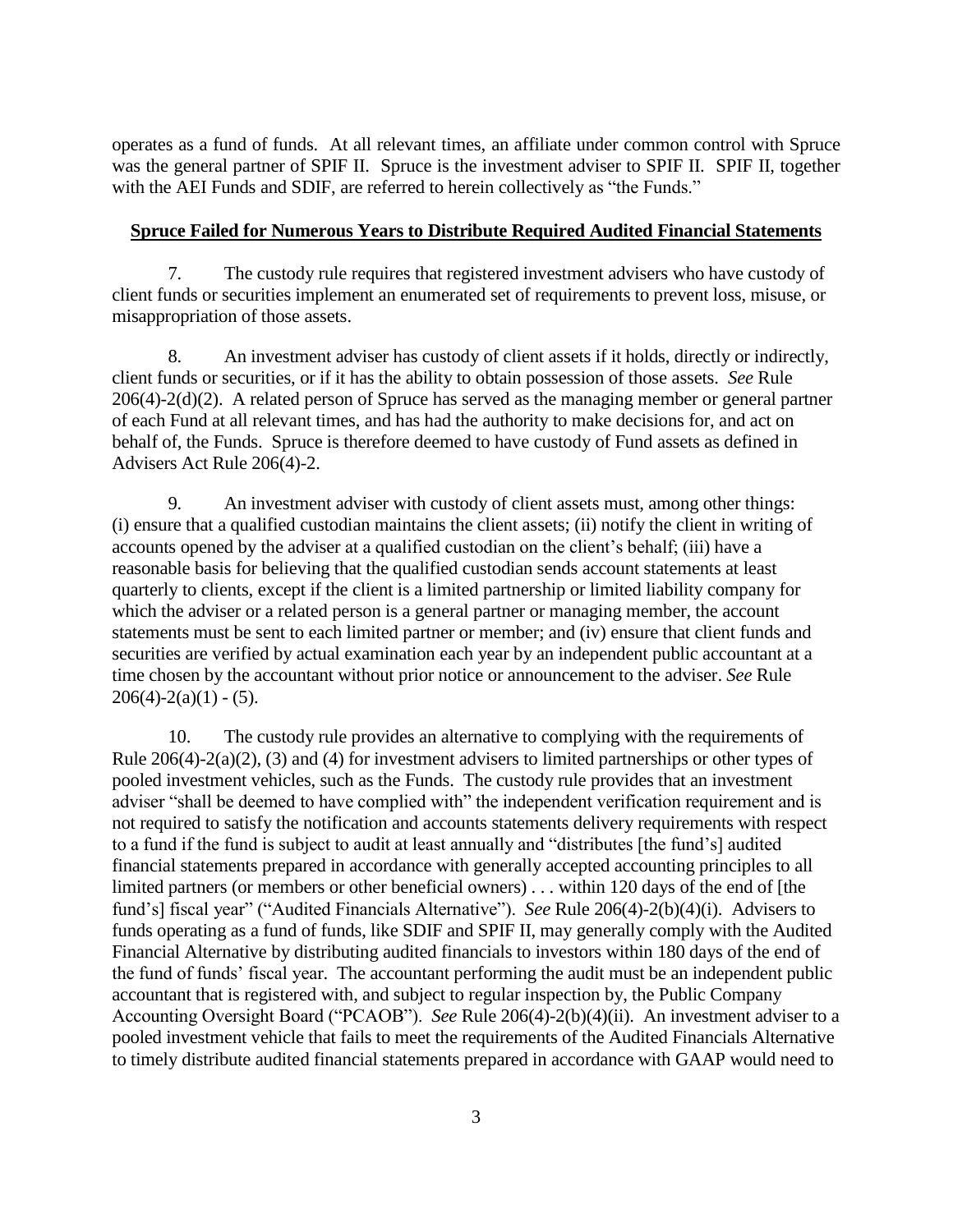satisfy all of the requirements of Rule  $206(4)$ - $2(a)(2)$  - (4) in order to avoid violating the custody rule.

11. With respect to the Funds, Spruce purported to rely on the Audited Financials Alternative to attempt to comply with the custody rule but failed to have the required audits performed or deliver the audited financials to the Funds' investors. Although Spruce engaged PCAOB-registered auditing firms to conduct annual audits of the Funds' financial statements, the auditing firms were not able to complete timely audits. This occurred in part because Spruce was not able to provide pertinent records. Spruce failed to distribute the requisite audited financial statements to investors within 120 days of fiscal year end 2014 forward for certain AEI Funds, or for fiscal year end 2015 forward for the other AEI Funds. It failed to distribute the required audited financial statements to SDIF and SPIF II investors within 180 days of fiscal year end 2018 forward. Accordingly, Spruce did not satisfy the requirements of the Audited Financials Alternative in Rule 206(4)-2(b)(4) for the Funds and was therefore obligated to comply with Rule  $206(4)-2(a)(2)$ , (3) and (4), which it also failed to do.

12. Spruce, through SDIF, also maintained physical possession of privately offered certificated securities belonging to the AEI Funds, in violation of the qualified custodian requirement of paragraph (a)(1) of the custody rule. Spruce relied on an exception to the qualified custodian requirement that is available for certain privately offered securities. That exception, contained in paragraph (b)(2) of the custody rule, only extends to pooled investment vehicles, such as the Funds, when they have audited financial statements distributed in keeping with the Audited Financials Alternative. Spruce failed to meet the requirements of the Audited Financials Alternative, and therefore could not avail itself of the exception for privately offered securities.

13. The failure to complete timely audited financial statements was attributable in part to Spruce's decision in late 2018 to reallocate to AEI Funds certain expenses that had previously been borne by SDIF. Spruce determined that applicable fund operating agreements required the AEI Funds to reimburse SDIF for all expenses attributable to the AEI funds, which was more than the AEI Funds had paid historically. Spruce then reallocated expenses to the AEI Funds without sufficient supporting documentation for some of the expenses. Spruce did not consult with or apprise Fund auditors at the time it adopted the new expense allocation methodology regarding either the general change in allocation methodology or specific reallocations, but informed auditors only after the methodology had been implemented. This then led to ongoing delays in the completion of AEI Fund and SDIF audits, because Spruce was required to substantiate and correct numerous categories of expense allocation. In turn, this delayed the completion of the SPIF II audit, because SPIF II is an investor in SDIF.

14. Spruce's 2018 decision to reallocate expenses not only contributed to its ongoing custody rule violation but also to Spruce's violation of the Advisers Act rule with respect to compliance policies and procedures. Spruce failed to adopt written policies and procedures regarding the allocation of expenses to and between SDIF and the AEI Funds. In 2016, a compliance consultant had recommended that Spruce prepare more detailed policies and procedures within its compliance manual to specify the manner of expense allocation as between SDIF, the AEI Funds, or SDIF's general partner, but Spruce failed to do so.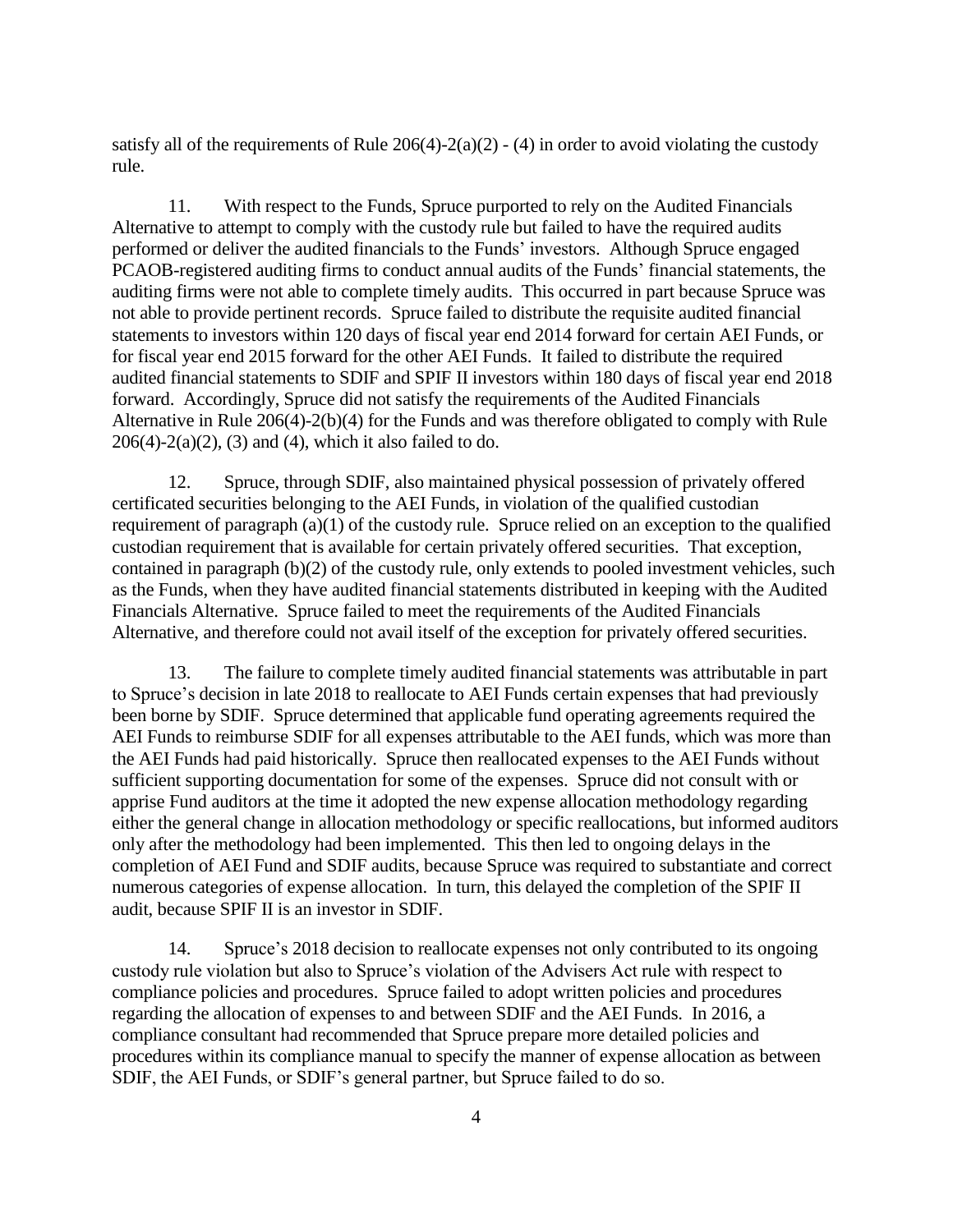15. With respect to the custody rule, Spruce's written policies and procedures referenced the rule but were not reasonably designed and implemented to prevent violations of the rule. Spruce failed to comply with the requirement that every investment adviser registered with the Commission adopt and implement written policies and procedures reasonably designed to prevent violations of the Advisers Act and the rules thereunder. *See* Rule 206(4)-7(a).

#### **Violations**

16. Section 206(4) of the Advisers Act prohibits an investment adviser from engaging in acts, practices or courses of business that are fraudulent, deceptive, or manipulative, as defined by the Commission in rules and regulations promulgated under the statute. Proof of scienter is not required to establish a violation of Section 206(4) of the Advisers Act and the rules thereunder. *SEC v. Steadman*, 967 F.2d 636, 647 (D.C. Cir. 1992). Among other things, Rule 206(4)-2 requires registered investment advisers with custody of client funds or securities to have independent public accountants conduct surprise examinations of those client funds or securities, or to have private fund clients timely distribute to their investors annual audited financial statements prepared in accordance with GAAP. Rule 206(4)-7 requires, among other things, that an investment adviser registered with the Commission adopt and implement written policies and procedures reasonably designed to prevent violation of the Advisers Act and rules thereunder.

17. As a result of the conduct described above, Spruce willfully<sup>2</sup> violated Section 206(4) of the Advisers Act and Rules 206(4)-2 and 206(4)-7 thereunder.

#### **Undertakings**

Respondent has undertaken to:

 $\overline{a}$ 

18. Notify past and current investors in the Funds of the settlement terms of this Order by sending a copy of this Order to each investor via mail, email, or such other method not unacceptable to the Commission staff, together with a cover letter in a form not unacceptable to the Commission staff, within 30 days of entry of this Order.

19. Respondent shall certify, in writing, compliance with the undertaking set forth above. The certification shall identify the undertakings, provide written evidence of compliance in the form of a narrative, and be supported by exhibits sufficient to demonstrate compliance. The Commission staff may make reasonable requests for further evidence of compliance, and Respondent agrees to provide such evidence. The certification and supporting material shall be submitted to: Robert Baker, Assistant Regional Director, Division of Enforcement, Securities and

<sup>&</sup>lt;sup>2</sup> "Willfully," for purposes of imposing relief under Section 203(e) of the Advisers Act, "means no more than that the person charged with the duty knows what he is doing.'" *Wonsover v. SEC*, 205 F.3d 408, 414 (D.C. Cir. 2000) (quoting *Hughes v. SEC*, 174 F.2d 969, 977 (D.C. Cir. 1949)). There is no requirement that the actor "also be aware that he is violating one of the Rules or Acts." *Tager v. SEC*, 344 F.2d 5, 8 (2d Cir. 1965). The decision in *The Robare Group, Ltd. v. SEC*, which construed the term "willfully" for purposes of a differently structured statutory provision, does not alter that standard. 922 F.3d 468, 478-79 (D.C. Cir. 2019) (setting forth the showing required to establish that a person has "willfully omit[ted]" material information from a required disclosure in violation of Section 207 of the Advisers Act).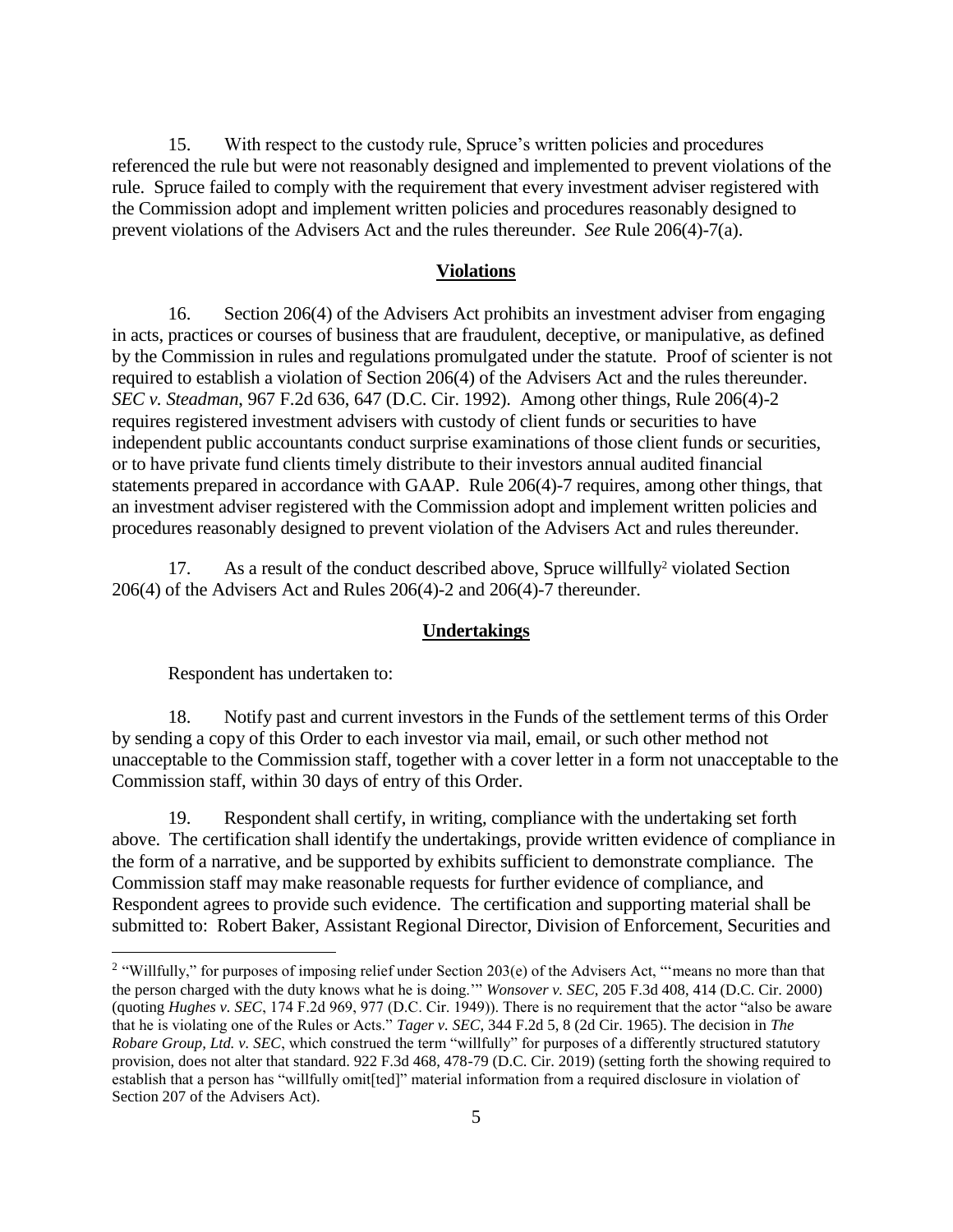Exchange Commission, Boston Regional Office, 33 Arch Street, 24th Floor, Boston, MA 02110, with a copy to the Office of Chief Counsel of the Enforcement Division, no later than sixty (60) days from the date of the completion of the undertaking. For good cause shown, the Commission staff may extend any of the deadlines set forth with respect to the undertaking.

#### IV.

In view of the foregoing, the Commission deems it appropriate and in the public interest to impose the sanctions agreed to in Respondent's Offer.

Accordingly, pursuant to Sections 203(e) and 203(k) of the Advisers Act, it is hereby ORDERED that:

A. Respondent cease and desist from committing or causing any violations and any future violations of Section 206(4) of the Advisers Act and Rules 206(4)-2 and 206(4)-7 promulgated thereunder.

B. Respondent is censured.

C. Respondents shall, within 10 days of the entry of this Order, pay a civil money penalty in the amount of \$75,000.00 to the Securities and Exchange Commission for transfer to the general fund of the United States Treasury, subject to Exchange Act Section 21F(g)(3). If timely payment is not made, additional interest shall accrue pursuant to 31 U.S.C. § 3717.

Payment must be made in one of the following ways:

- (1) Respondent may transmit payment electronically to the Commission, which will provide detailed ACH transfer/Fedwire instructions upon request;
- (2) Respondent may make direct payment from a bank account via Pay.gov through the SEC website at [http://www.sec.gov/about/offices/ofm.htm;](http://www.sec.gov/about/offices/ofm.htm) or
- (3) Respondent may pay by certified check, bank cashier's check, or United States postal money order, made payable to the Securities and Exchange Commission and hand-delivered or mailed to:

Enterprise Services Center Accounts Receivable Branch HQ Bldg., Room 181, AMZ-341 6500 South MacArthur Boulevard Oklahoma City, OK 73169

Payments by check or money order must be accompanied by a cover letter identifying Spruce as a Respondent in these proceedings, and the file number of these proceedings; a copy of the cover letter and check or money order must be sent to Robert B. Baker, Assistant Director,